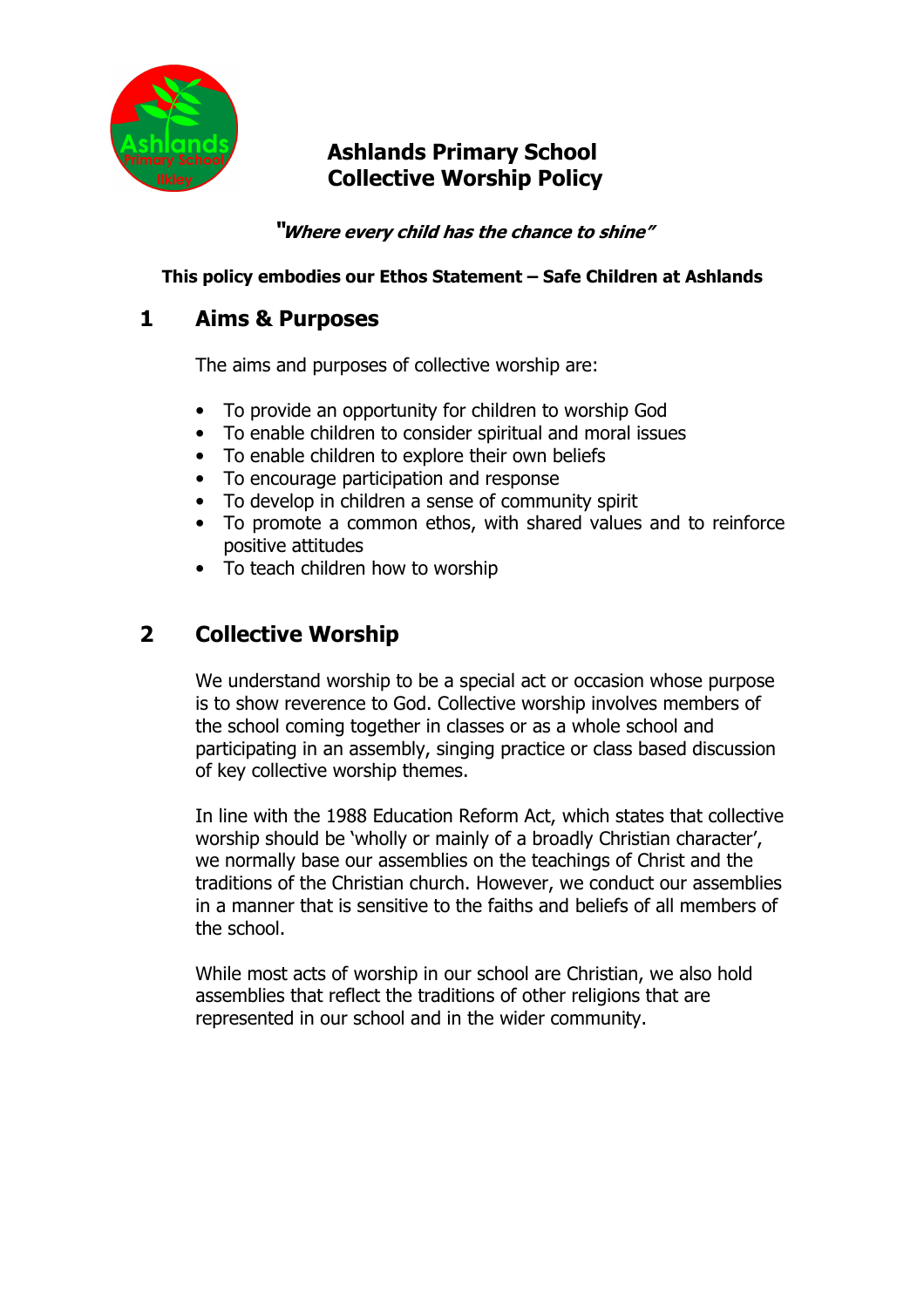## 3 Organisation of collective worship

Collective Worship takes place on a daily basis and can be conducted as a whole school, key stage, year group or class.

We conduct assemblies in a dignified and respectful way. We tell children that assembly time is a period of calm reflection. We regard it as a special time and expect children to behave in an appropriate way. We ask them to be quiet and thoughtful, listen carefully to the teachings and to participate fully in prayers or hymns. We create an appropriate atmosphere by using music and sometimes other objects to focus the children's attention.

The assemblies are normally conducted by the Head Teacher, Key Stage Coordinator or other members of staff, but are sometimes led by local clergy, representatives from other religious groups or other visitors to the school.

We take the themes for our assemblies from the traditions of the Christian faith and we observe the festivals and mark the events of the Christian calendar. Sometimes the themes of our assemblies are related to topics that we teach as part of the school curriculum. We plan our assemblies in advance of the day they take place.

Our assemblies reflect the achievements and learning of the children. We encourage children to participate in the assemblies by showing their work to the other children and by raising issues they have discussed in their classes. Assemblies provide an opportunity to award children for their achievements both in and out of school. They also play an important part in promoting the ethos of the school, which is that all children are valued and all achievements are recognised.

Throughout each half term there are special 'Celebration Assemblies' for each Key Stage that parents are invited to attend. We encourage their attendance, as this promotes community spirit and shows both school and home working together in support of the children's achievements.

### 4 Right of withdrawal

We expect all children to attend assembly, however, any parent can request permission for their child to be excused from religious worship and the school will make alternative arrangements for the supervision of the child during that part of the assembly. Parents do not have to explain or give reasons for their request. This right of withdrawal complies with the 1944 Education Act and was restated in the 1988 Education Reform Act.

The Head Teacher keeps a record of all the children who have been withdrawn from collective worship.